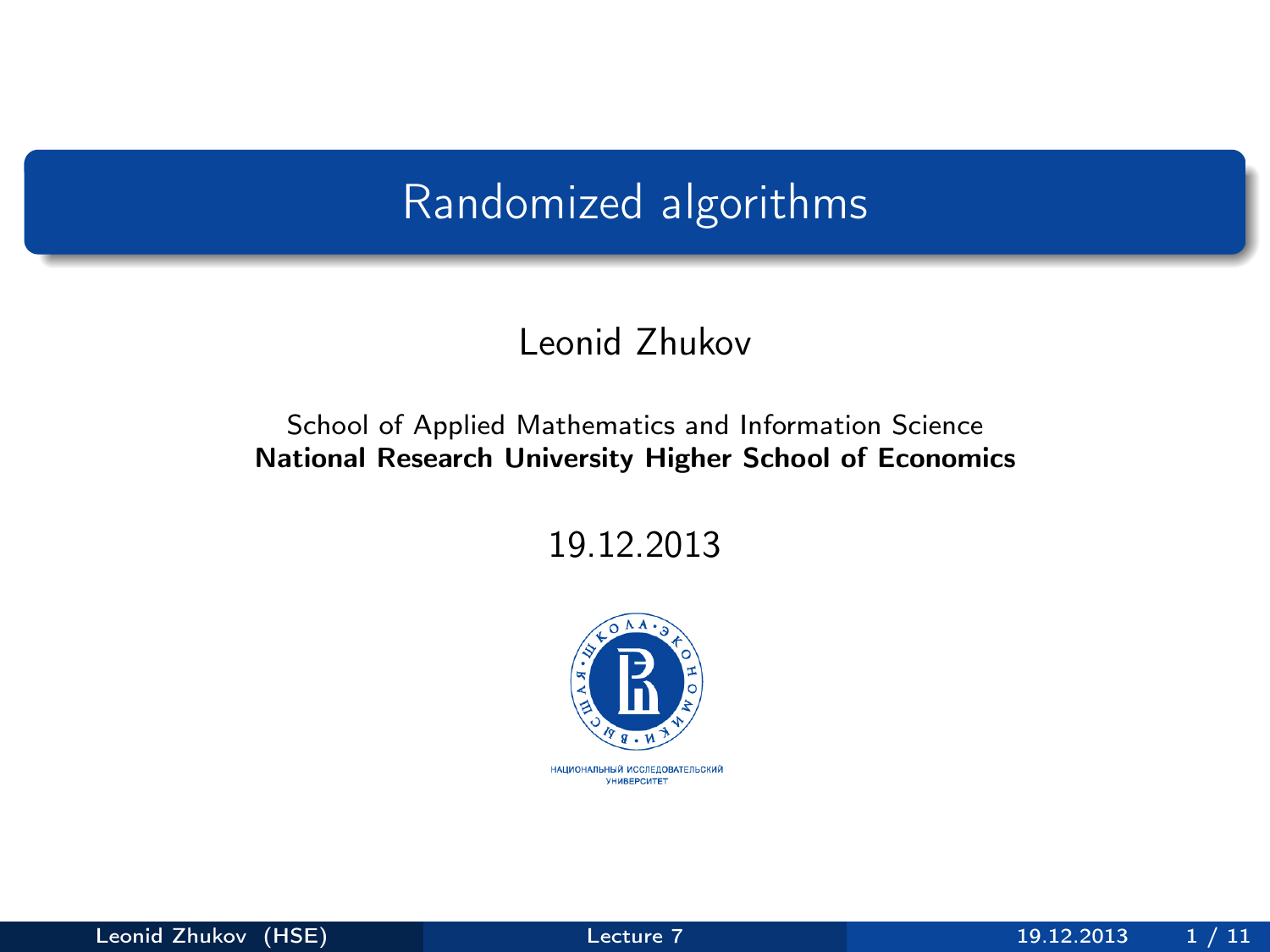### **Definition**

Randomized algorithm is an algorithm that makes random choices during its exectution. Its behaviour varies from one run to another even with fixed input.

Main benefits compare to deterministic algorithms: simplicity and speed

#### Randomized algorithms:

- Monte Carlo algorithms: guaranteed to run in fixed time (polynomial), but may produce incorrect results with bounded probability
- Las Vegas algorithms: guaranteed to produce correct results, but running time is random.

Can always convert Las Vegas  $\rightarrow$  Monte Carlo by stopping at some point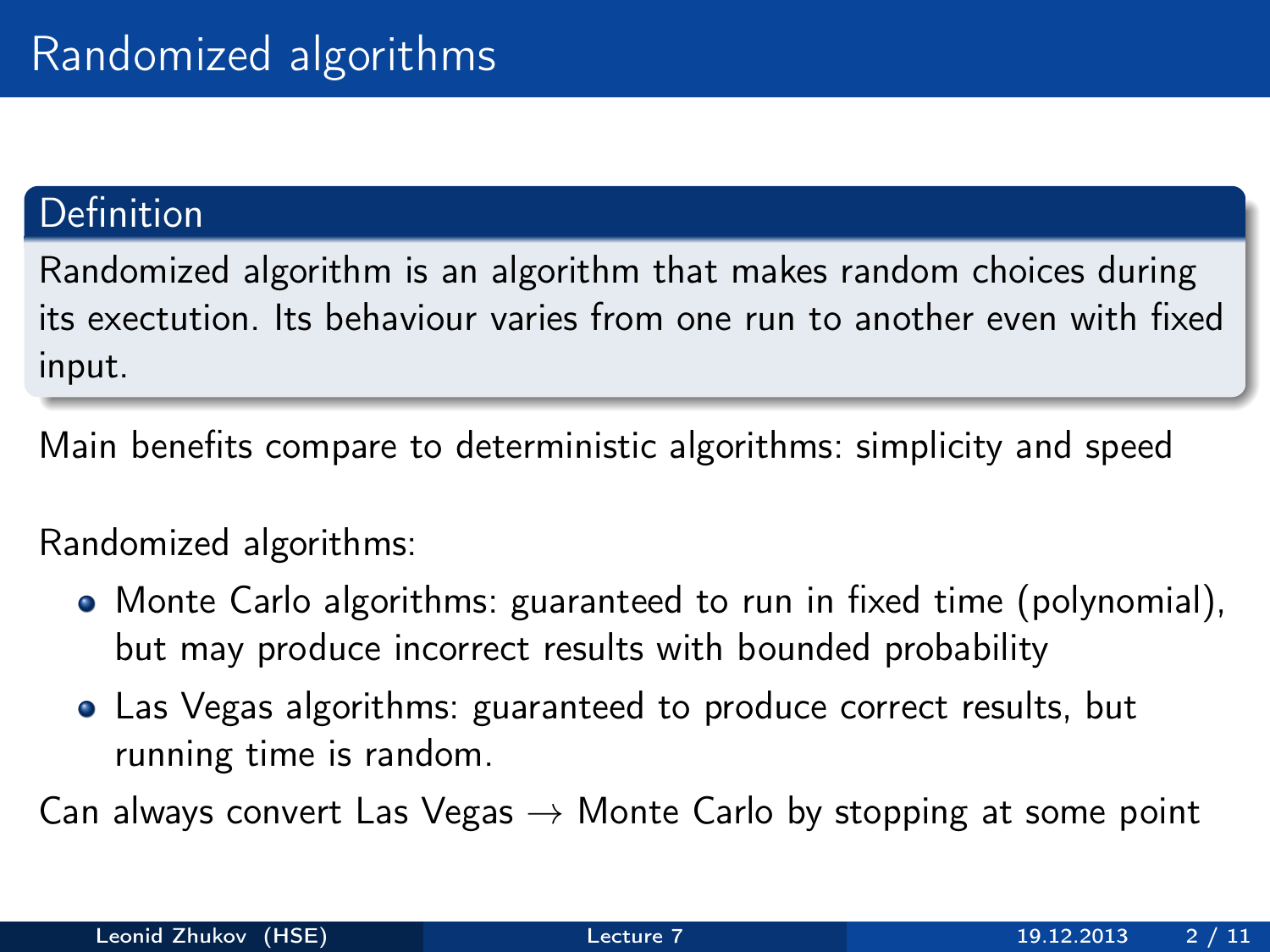## Randomized algorithms

Finding an element in an array

Las Vegas algorithm:

```
finding_a_LV(array A, 'a')
repeat
    Randomly select one element out of n elements.
until 'a' is found
```
Monte Carlo algorithm:

```
finding_a_MC(array A, 'a', k)
i=0repeat
    Randomly select one element out of n elements.
    i = i + 1until i=k or 'a' is found
```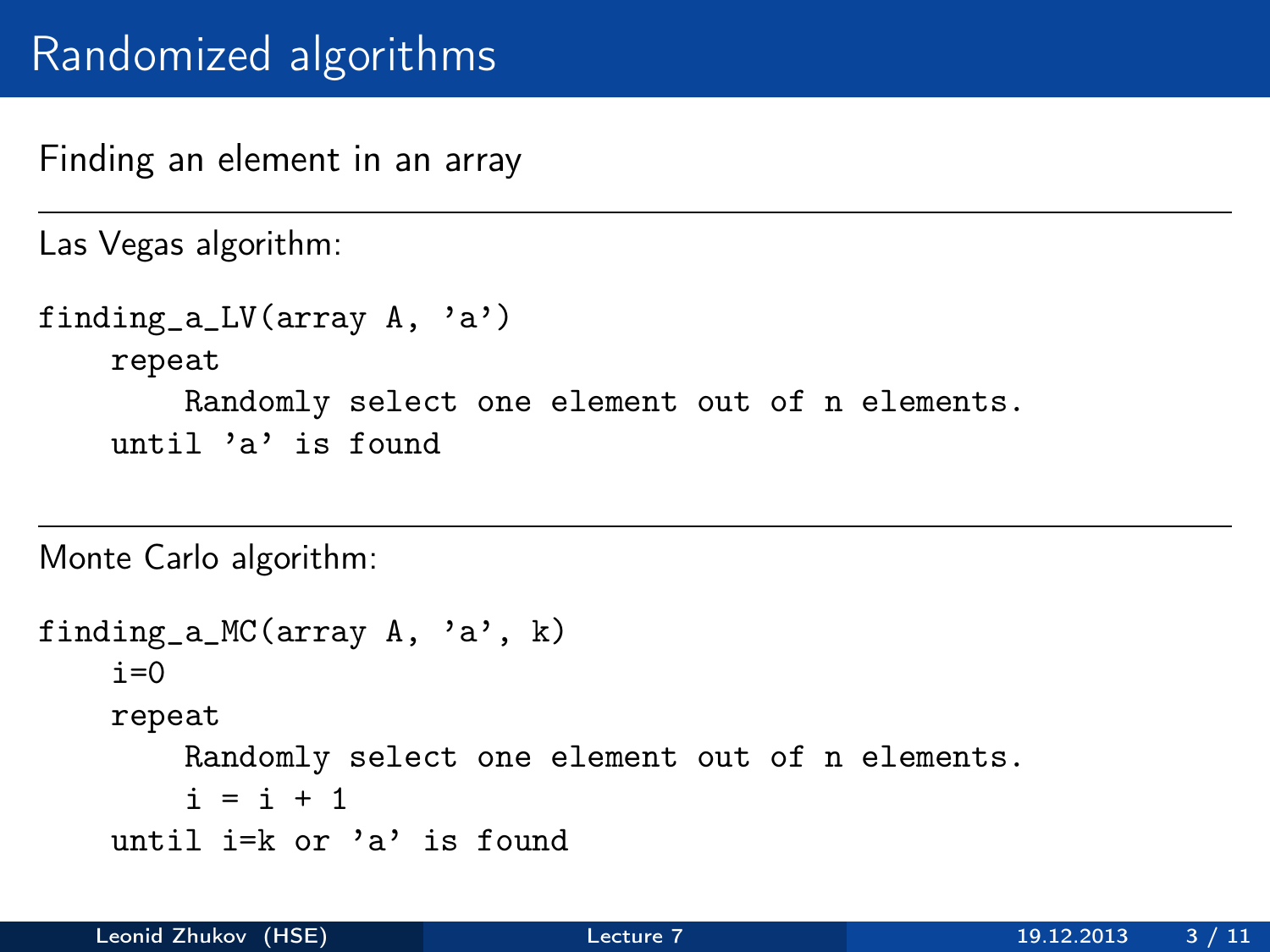Basic principles of randomized algorithms construction (R.M. Karp)

- Foiling the adversary
- **Abundance of witnesses**
- **•** Fingerprinting.
- Checking identities
- Random sampling, ordering and partitioning
- Rapidly mixing Markov chains
- Symmetry breaking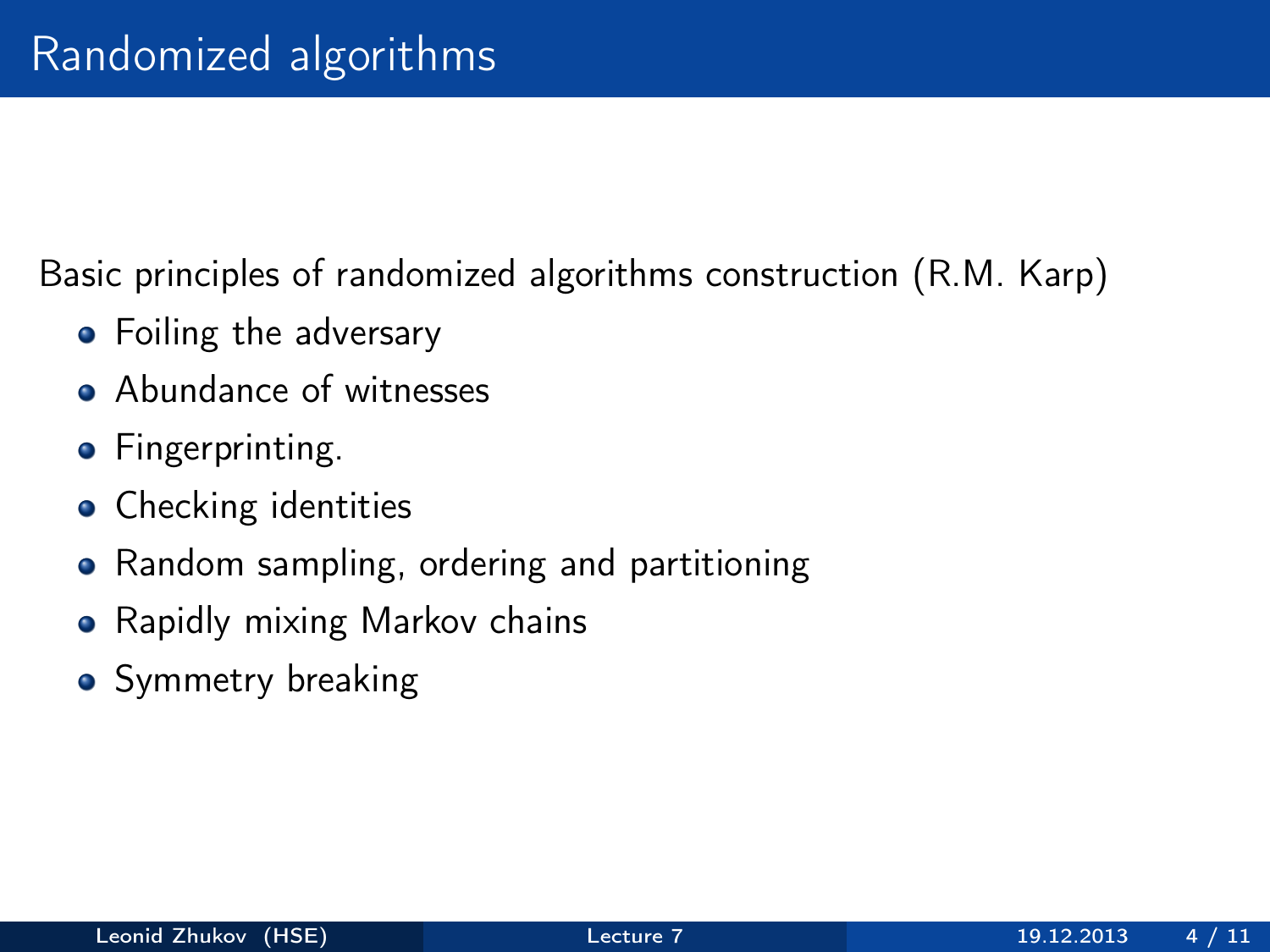## Randomized quick sort

Quick sort algorithm:

- Pick a pivot p
- Split the array into  $A_1$  and  $A_2$ , where  $A_1 < p$ ,  $A_2 > p$
- Sort  $A_1$  and  $A_2$  recursevely are return  $A_1$ , p,  $A_2$



Solution: pick a pivot  $p$  uniformly at random (Las Vegas algorithm) Run time  $O(2n \log n)$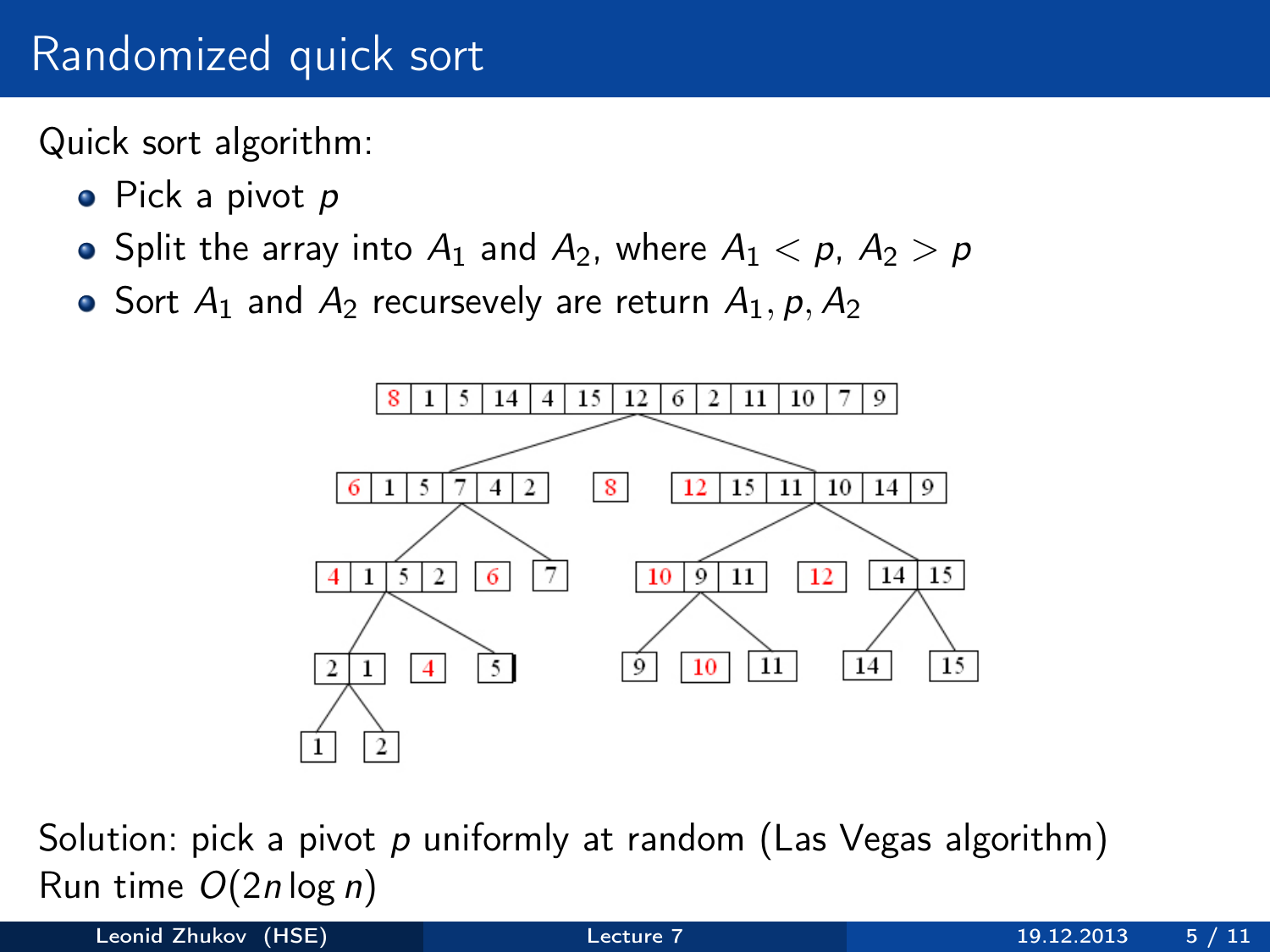# Min-Cut algorithm (Karger's Algorithm)

Global min-Cut algorithm: find a  $cut(A, B)$  with miniml weight

- Pick an edge uniformly at random
- Contract selected edge, merge endpoints into one node
- Repear until two nodes left



m-edges, n-nodes

- After one run, min cut found with  $P({\textit{success}}) \geq 2/n^2$ ,  $P(\textit{err}) \leq 1 - 2/n^2$
- After  $n^2$  In  $n$  independend runs min cut not found  $P(\textit{err}) \leq 1/n^2$
- Running time:  $O(mn^2 \ln n)$ , best  $O(m \ln^3 n)$ ,

(Monte Carlo algorithm)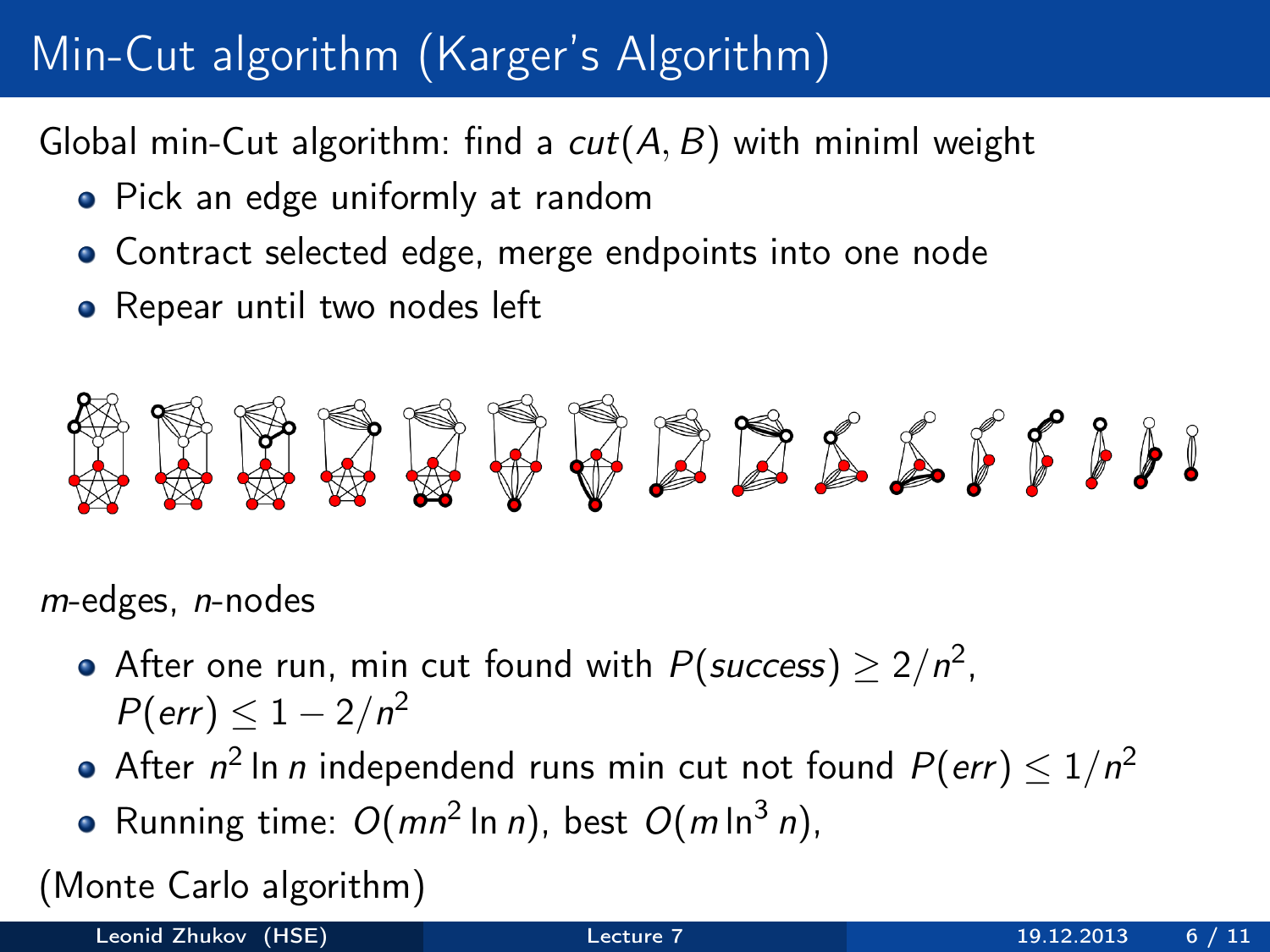Given two polynomials  $F(x)$  and  $G(x)$  degree d, verify they are identical  $F(x) = (x - 7)(x - 3)(x - 1)(x + 2)(2x + 5)$  $G(x) = 2x^5 - 13x^4 - 21x^3 + 127x^2 + 121x - 210$ Multiply through:  $O(d^2)$  operations, evaluating  $O(d)$ Algorithm:

- Evaluate at random point  $r \in \{1..R\}$  and compare results: if  $F(r) \neq G(r)$ , then  $F(x) \neq G(x)$ , always correct if  $F(r) = G(r)$ , then  $F(x) = G(x)$  can be wrong: r can be a root of  $Q(x) = F(x) - G(x)$  and  $F(x) \neq G(x)$
- $\bullet$   $Q(x)$  polynomial degree d, can have only d roots
- if  $F(x) \neq G(x)$ , probability  $P[F(r) = G(r)] = d/R$
- After  $k < d$  independent tests (with replacement)  $P(\textit{err}) \leq (d/R)^k$ (Monte Carlo algorithm)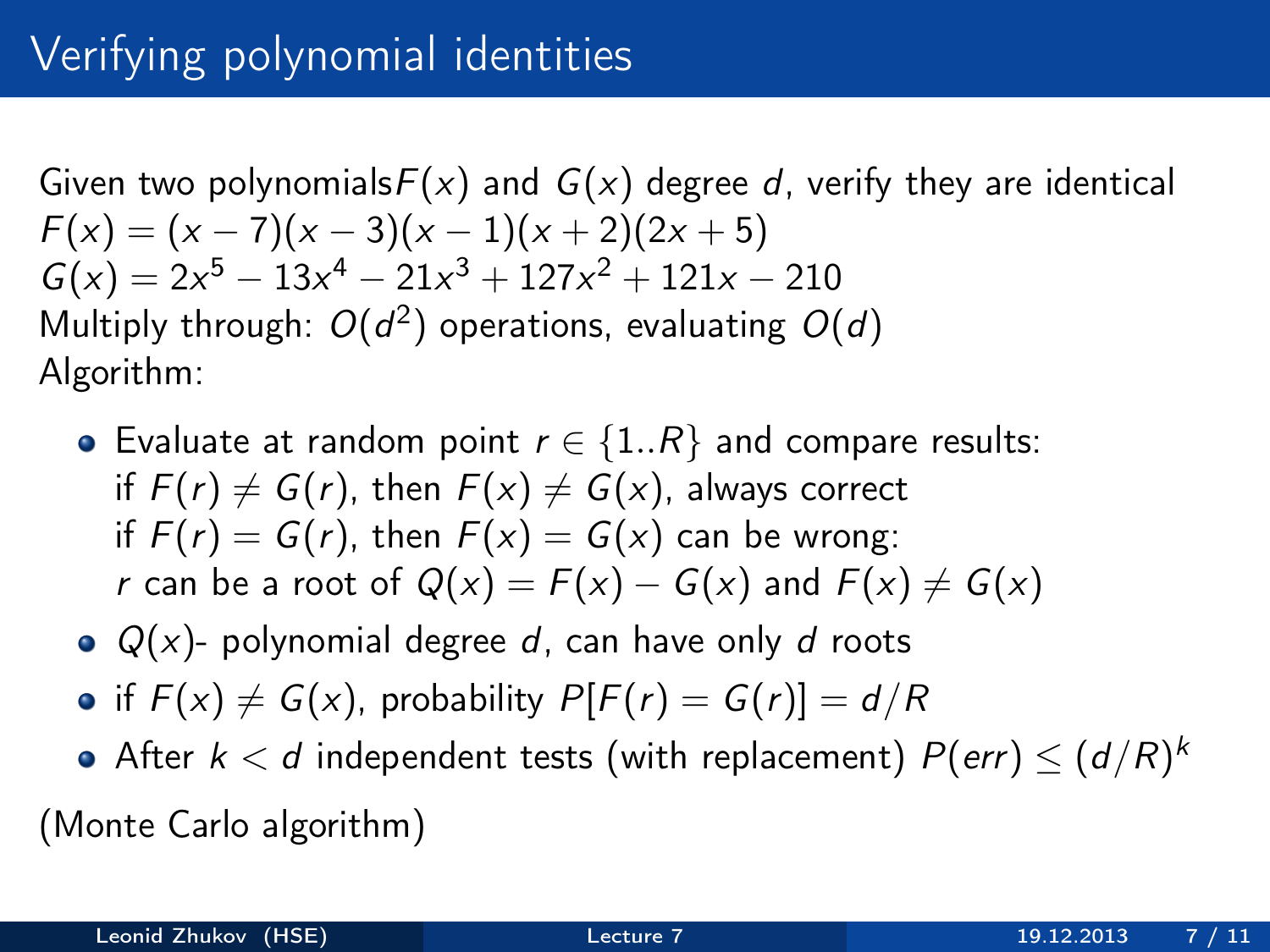Given three matrices  $A, B, C$ , verify that  $AB = C$ Matrix multiplication  $O(n^3)$ Algorithm:

- Choose random vector  $r \in \{0,1\}$ . Compute  $ABr = A(Br)$  and Cr: if  $ABr \neq Cr$ , then  $AB \neq C$ , always correct if  $ABr = Cr$ , then  $AB = C$  can be wrong: r can be solution of  $Dr = 0$ , where  $D = AB - C$  and  $AB \neq C$
- if  $AB \neq C$ , probability  $P[ABr = Cr] \leq 1/2$
- After  $k$  trials  $P(\textit{err}) \leq 2^{-k}$

Running time  $O(kn^2)$ (Monte Carlo algorithm)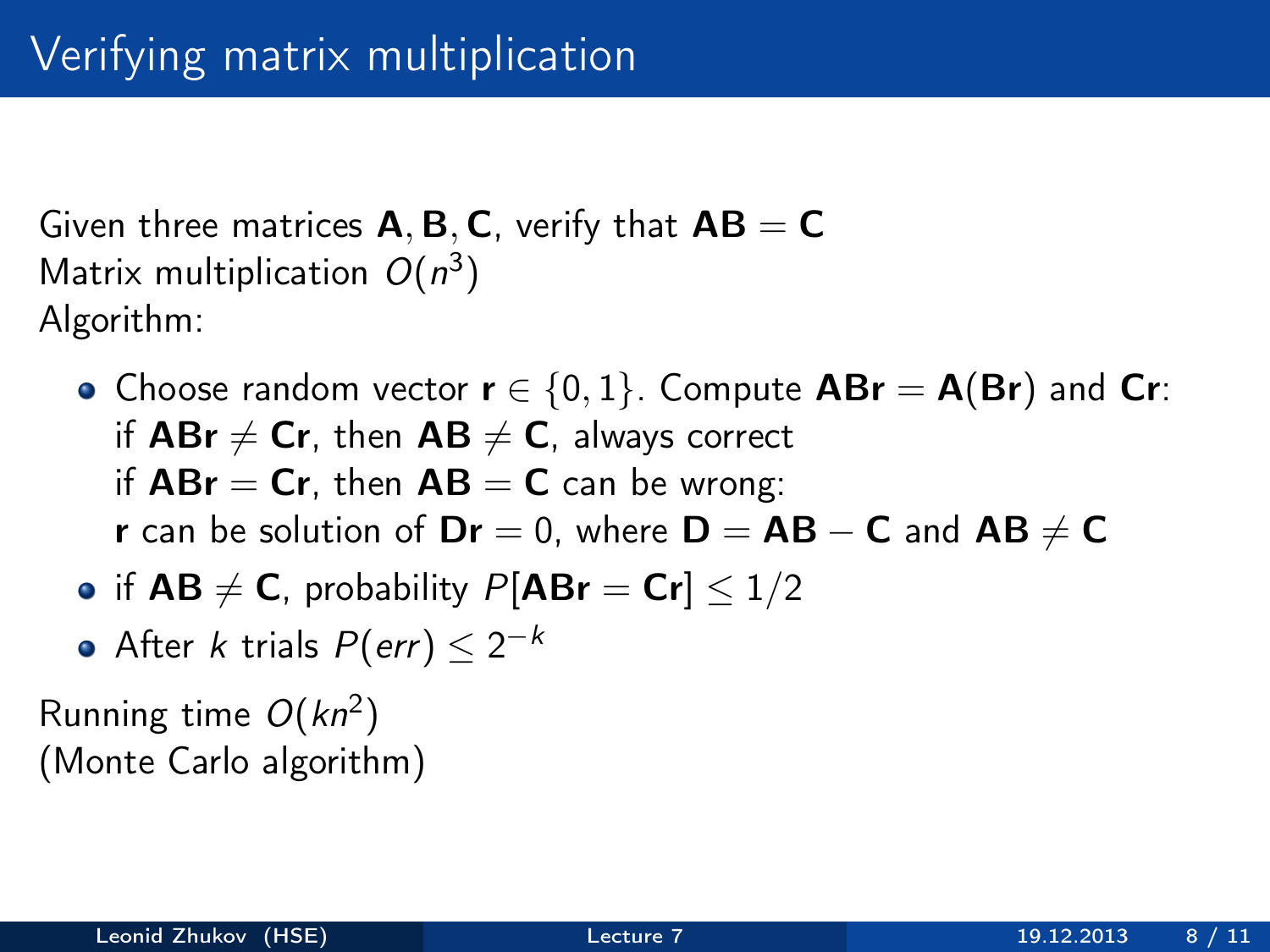# **Hashing**

A hash function is any algorithm that maps data of arbitrary length to data of a fixed length - hash values (hashes).



Store elements from a universe  $U$  in a table with keys (indeces) frim index space M of size  $|M| = m$  and  $|U| > m$ ,  $U \rightarrow M$ Error free: big hash tables (few collisons) or chaining rules (slower processing)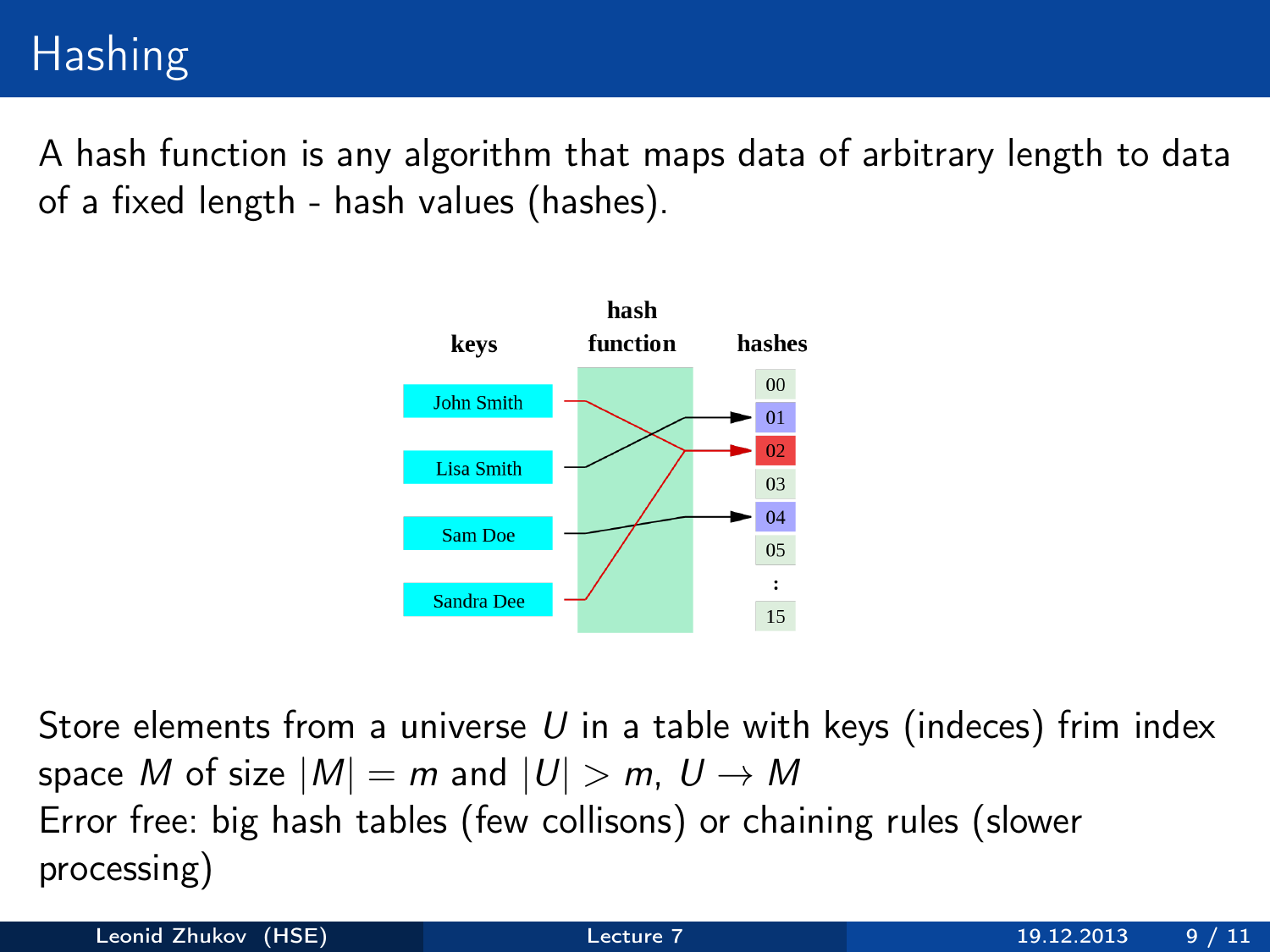# Bloom filter

Bloom filter - space-efficient probabilistic data structure that is used to test weather an element is a member of a set. (does not store the items) The query returns:

- "definitely not in a set"(no false negatives)
- "possibly in the set"(possible false positive)



- $\bullet$  empty Bloom filter is a bit array of length m filled with 0
- $\bullet$  define k different hash functions with mapping to 1..m
- $\bullet$  to add an element: compute k hash values, put 1 in the positions
- $\bullet$  to verify an element: compute  $k$  hash values:
	- if any of the bits are 0, definetly not in the set
	- if all bits are 1, probably in the set, with some probability of error